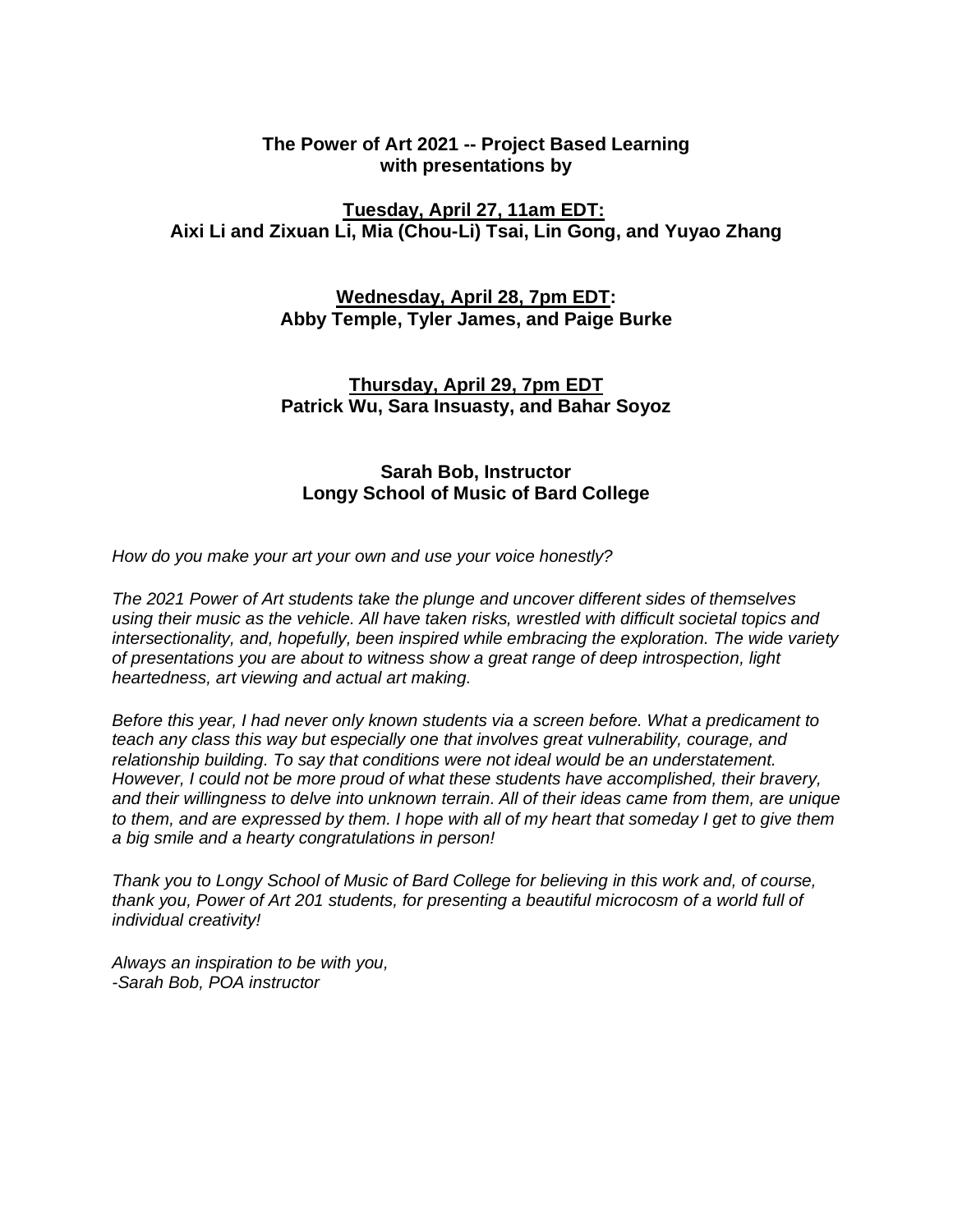## **Tuesday, April 27, 11am EDT Aixi Li & Zixuan Li:** *'Together'* 在一起

**Li Zixuan,** soprano, presently studies at Longy School of Music of Bard College with soprano Corrine Bryne and previously at the China Conservatory of Music as an undergraduate with soprano Hanyan Yan. During her undergraduate study, Zixuan played role in 'La Traviata'(Violetta) and 'La boheme'(Mimi). At the same time, she was also active in the stage of musicals, such as playing 'XiaoAn' in the China Conservatory of Music's made musical "Maybe Tomorrow Belongs to Me." In the musical drama "I Have a Date with Spring," she played the role 'Lian Xi'. During the undergraduate period, she also took an active part in various club activities at the school. She has been trying to discover and explore some forms related to art to show the charm of art itself, but also hopes to give others more spiritual inspiration and support through music.

Mezzo soprano **Aixi Li** graduated from China Conservatory of Music. Currently she is pursuing her Master degree at Longy School of Music. She won the Excellence Award of Hong Kong International Vocal Competition, the Excellence Award of Tokyo International Vocal Competition. In 2017, she performed successfully in Maitland Peter's master class at Manhattan School of Music.

'The true, the good and the beautiful are best reflected in difficult and difficult time.' "Waiting for the Wind and Rain to Pass" is a song that pays the highest tribute to the doctors and nurses who bravely fight the epidemic and save people in the front line. At the same time, the composer and lyricist hope that the song will also point out that the fight against the virus and epidemic is not enough relying solely on the efforts of health workers, but must be fought together. For this song, in order to avoid transmission problems, we chose to combine our audio with the accompaniment. The background is provided in the form of painting video by Aixi Li. '人的真善美,在困境与艰难时刻最能体现' '等风雨经过'是一首向在前线勇敢抗疫救人的医 护致以最高的敬意的一首作品。同时,作曲 家和词作家希望通过这首歌也能提醒大家,对抗病毒 和疫情,紧紧依靠医护人员的努力是不 够的, 必须要大家在一起。 这首歌曲, 为了避免信号传输 的问题,我们选择将我们的音频和伴奏合成在一起。背景选用 Aixi Li的绘画录像的形式向大家呈

现。

Piece(s), composer(s), players Song: ' Waiting for the Wind And Rain to Pass' Composer: Jay Chou Lyrics by Vincent Fang Players: Zixuan & Aixi • Lyrics (With Translations)

等风雨经过 等我们相见 你微笑仰望着天 我们一起种下心愿 等花开等它实现 该流的泪还是滑过你 的脸 我始终在你身边 说好要一起走很远 努力让未来鲜艳 在爱面前需要什么字眼 对你的承诺 我一 定实现 真正的爱不需要有太多语言 有些感动就放在心里面 在爱面前需要什么字眼 付出的瞬间也 就是永远 每天离希望又再靠近了一点 守护家园是最美画面 我们为爱奉献 为梦改变

'Waiting for the Wind And Rain to Pass'

*Waiting for the Wind And Rain to Pass*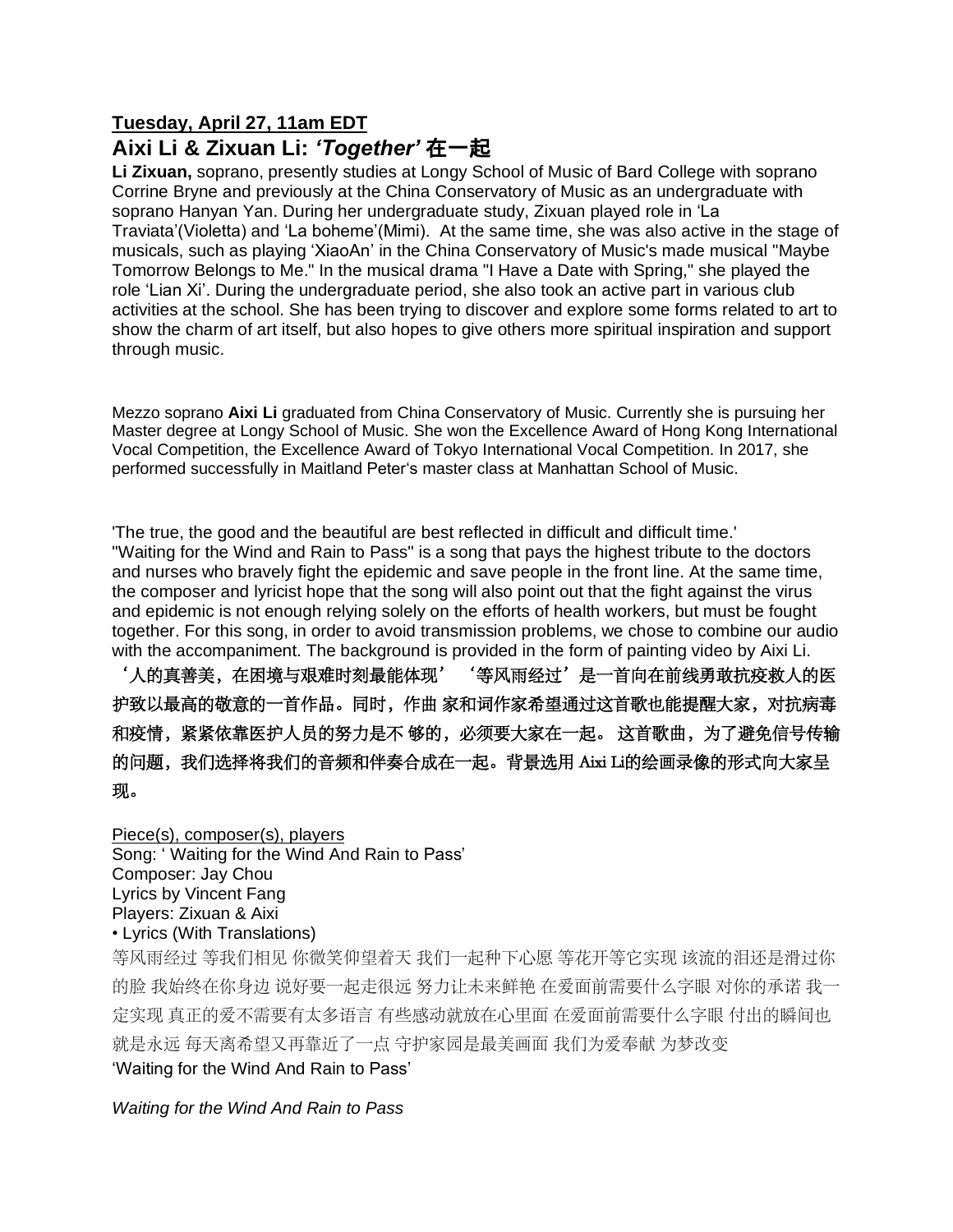*You smile and look up to the sky Together we planted a wish Wait for the flowers to blossom and wait for it to come true The flow of tears or slide over your face I am always by your side We agreed to go a long way together Strive to make the future bright What words are needed in the presence of love I will keep my promise to you True love does not need to have too many words Some moved on the heart surface What words are needed in the presence of love The moment of giving is forever Every day I'm a little closer to hope Guard home is the most beautiful picture We dedicate ourselves to love and change our dreams*

# **Mia (Chou-Li) Tsai: The Music Story Project**

Taiwanese cellist Mia (Chou-Li) Tsai enjoys a diverse and fulfilling life in music. Ms. Tsai's passion for chamber music and teaching spans most of her life. As a teacher, Ms. Tsai aims to help her students enjoy the journey of learning music and to discover their passion for telling their own musical stories. As music reflects life, Ms. Tsai encourages her students to apply what they learn through their musical experiences into other areas of their lives.

#### About the music story project

The idea of the music story project was inspired by all my students. Sometimes I will create a short story to show them the emotion or melody of the music. However, I realized that there are not many music method books that combine the story and the music itself, and thus the project was born.

### About the music

The Sonatina op.36 no.1 first movement was composed by Italian composer Muzio Clementi (1752-1832). It is famous as an introductory sonata for beginning pianists. The style of the music is very whimsical and joyful. While it is an easier sonata the combination of scales and coordination of the hands present a new challenge for young students.

# **Lin Gong: Music in ink painting**

Lin Gong is a soprano from Dalian, China, and actively performs  in Northeast of China and the Boston area. She graduated from Jilin University and is currently pursuing her Master of Music in Voice Performance at Longy School of Music of Bard College under the tutelage of Carol Mastrodomenico.

*Chinese painting tends to "emphasize the meaning but not the form," which creates the conditions for the expressing "the sound in the painting" of Chinese painting. The relationship between "movement" and "stillness" is the aesthetic value pursued by Chinese painting, and it is also the main embodiment of Chinese aesthetic culture. "Music is flowing painting, painting is still music," this is the relationship between "movement" and "stillness." The different strokes*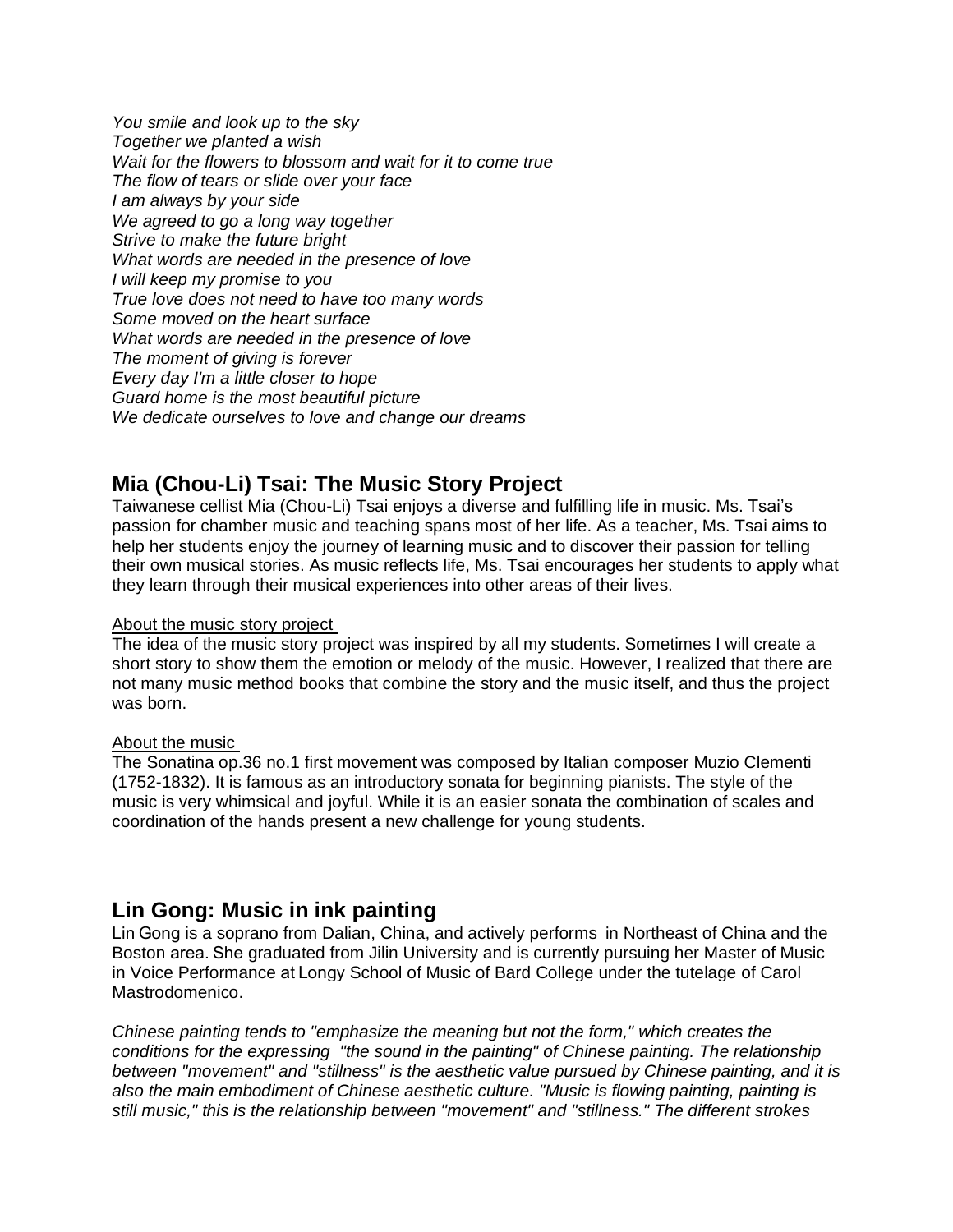*that fall from the brush onto the paper can express different emotions and feelings. It makes people feel perfectly integrated with traditional Chinese folk instruments. When looking at a work of art, people feel that it is moving but not moving.*

## **Yuyao Zhang: The collision of secondary and tertiary elements, the convergence of East and West.**

#### Evolution of the project:

At the very beginning I had the idea to make a video about SpongeBob SquarePants, mainly to evoke memories of a good childhood. The idea was to cut clips from the SpongeBob video and then add my record my own voiceover and tracks at school to complete it. The theme was the memories of childhood.

The second time I revised this section, if only SpongeBob SquarePants would make the audience feel aesthetic fatigue, so I wanted to add Japanese and Chinese anime works to fill it up, and the focus shifted to the different childhood beauties of China and the West. So I chose the Japanese Cherry Puffs and the Chinese Nezha Saga.

The third change is the most daring, almost overturned most of my previous ideas. Because I thought of my past, so I wanted to add a not very happy part, that is, three times the damage fragment. The whole life of a person will encounter good and bad times, excluding the happy part, there are essential moments of pain. So I combined Mozart's music with the work of a niche oil painter to create a scene of pain and revenge. It starts with SpongeBob SquarePants as a good beginning. Interspersed with the famous Chinese anime, which has elements of watercolor and ink painting, the singer is Zhou Shen, who graduated from Ukrainian Americana. He brings out the beauty of the whole Chinese minority. Then add Mozart's Magic Flute in the song "The Flame of Vengeance," from the anime back to reality, there is a sense of ups and downs. The last is a funny scene: our Samoyed dog is the star and loves to sing along with the piano. This was recorded by my mother and I also decided to cut it together with the painting. For the understanding of art, some people think it is the famous writers, for me, life is full of art, just need to discover it yourself. Piece(s):

#### 1.叽叽喳喳波尔卡舞曲

2.Der holler ache kocht in meinem Herzen

3.大鱼海棠

composer(s):1.Johann Strauss 2. Mozart players:1.None 2.Luciana serra 3.Shen Zhou

# **Wednesday, April 28, 7pm EDT Abby Temple: Color, Intuition, Sound**

Boston based trumpeter and visual artist, Abby Temple, presents 'Color, Intuition, Sound.' Abby's life has always included art and music fully intertwined, with strong imagery connected to musical tones and timbres, just as a musical melodic phrase runs parallel to a painter's brush stroke.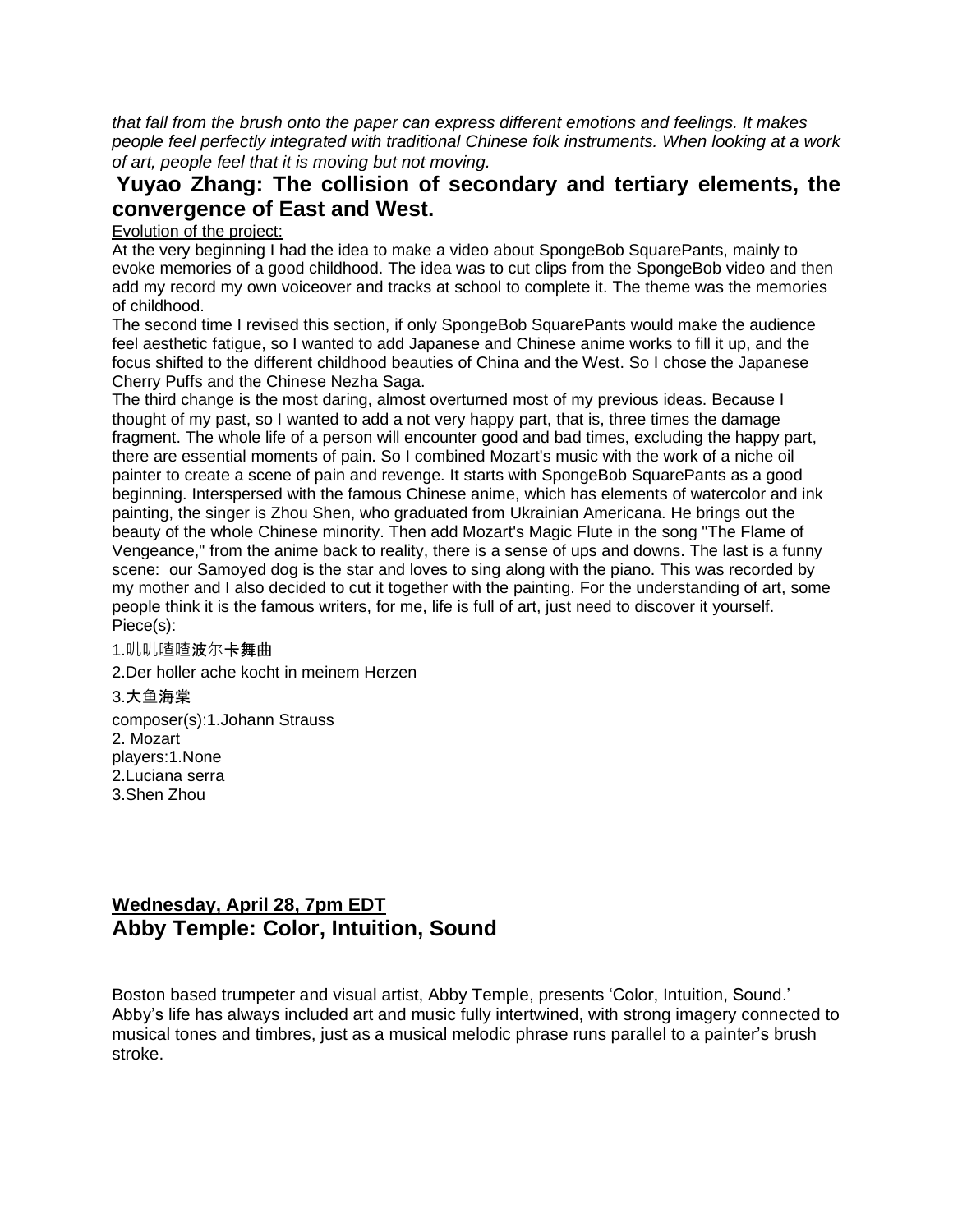This performance mixes art by Vincent Van Gogh with music by Camille Saint-Saëns, evoking the tragedy of Van Gogh's life with Saint-Saëns, 'The Swan,' a musical depiction of an elegant white bird's end of life. Imagery of Van Gogh's joyous sunflowers, which he himself has said symbolizes gratitude, are visualized alongside the flugelhorn lines, juxtaposing the beauty of life with eventual death.

Also included on this program is a new work for unaccompanied trumpet titled 'Hiraeth' by Connor Johnson, a short lament for solo trumpet. Hiraeth is a Welsh word with no direct English translation. The closest approximation is along the lines of homesickness, longing, or yearning, but the longing expressed by hiraeth

is for a home that you cannot return to, no

longer exists, or maybe never was. Ms. Temple combines her own intuitive feeling of what hiraeth means through a time-lapsed presentation of her own painting presented simultaneously with her trumpet performance.

Abby fully combines the two forms of artistry into one with her own three-movement song cycle, titled 'I. Morning, II. Midday, III. Night.' She fuses her acrylic paintings depicting each period of the day with free improvisation on the trumpet, taking the audience through the solitary motions of everyday life. Ms. Temple plays with these themes of life, death, nostalgia, and time in a multi-sensory experience, ultimately evoking a deeper sense of what it means to be alive.

## **Tyler James: It's my Privilege to Present**

Cellist Tyler James got his musical start attending the Virginia Governor's School for the Arts while working on his private teacher's farm to pay for lessons. Tyler toured as principal cellist of the 2018 National Revival Tour of *Miss Saigon*. He has performed chamber music with the likes of Peter Zazofsky, Andrés Càrdenes, and Karen Dreyfus. He has performed in Carnegie Hall, Radio City Music Hall, the Kimmel Center, and the Boston Opera House. Recently, Tyler was featured in the Boston Globe for his performance of the Brahms B-Flat Sextet in Nicolas Sterner's C*ourtyard Concert* Series and made his 92nd Street Y debut performing Dinah Pruzhansky's Piano Trio *Sound of the Land* on her faculty recital. Tyler is currently pursuing his Master's Degree with Dr. Terry King, protegé of the legendary Gregor Piatigorsky, at the Longy School of Music Of Bard College as an Amy and Joshua Boger Scholar.

### *Velvet Dog 2* **Amanda Berlind Video by Ethan Barretto**

Velvet Dog 2 is a spatialized audiovisual experience for 3d sound and projected visual. A kaleidoscopic journey through the hot little void where joy and absurdity share a milk bone, this work was originally commissioned as a series of premieres for LA-based Dublab. Equal parts sweetness and psychedelia, my kaleidoscopic dog world is a playful but concentrated effort to identify and needle the beauty and fun of ridiculousness and ambiguity.

The visual art is a collaboration with artist Ethan Barretto— he made these dogs out of clay and I edited them into the world that you see before you. Ethan and I collaborate frequently as our art understands each other easily.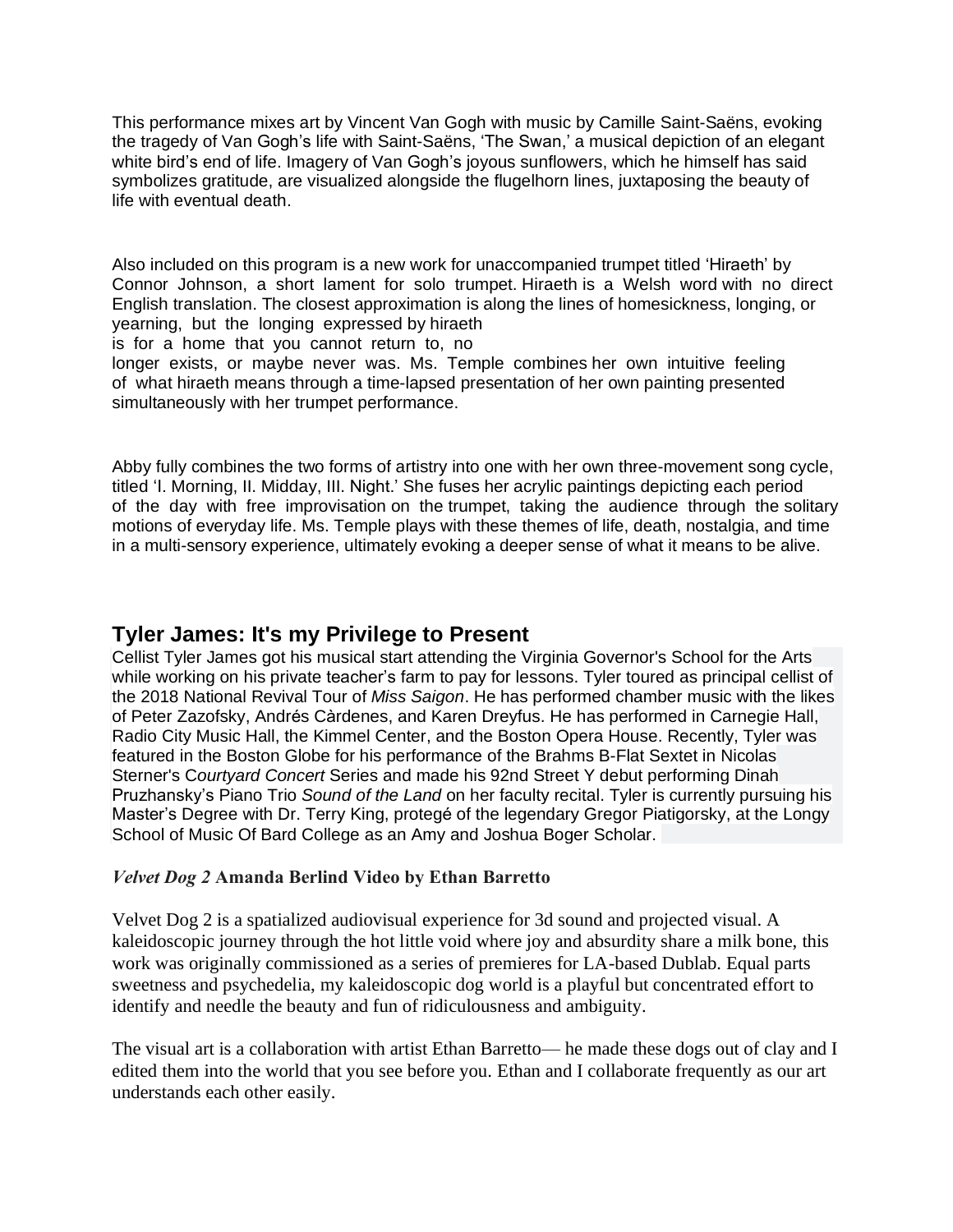### *Loisaida, My Love* **for mezzo-soprano and cello Based on the poem** *Loisaida* **(1974) by Bimbo Rivas**

#### **Jessie Montgomery**

#### **Nina Kasper, soprano Tyler James, cello**

I Love you You'er my lady fair. No matter where I am. I think of you! The mountains and the valleys cannot compare, my love to you Loisaida, I love you. I dig the way you talk, I dig the way you look. Me vacila tu cantar y yo me las juego fria pa' que vivas para siempre. En mi mente, mi amada, yo te llamo Loisaida Increible una mezcla, la perfecta una gente bien decente de to'as rasas que estiman que te adoran

que no saben explicar lo que le pasa cuando ausente de tus calles peligrosas si te aman A ti, mi hermosa Loisaida O what a town...... even with your drug-infested pocket parks, playgrounds where our young bloods hang around waiting, hoping that one day when they too get well and smile again your love is all they need to come around. Loisaida, I love you. Your buildings are burning up that we got to stop. Loisaida, my love, Te amo.

I have recently been writing music that is inspired by my upbringing on Manhattan's Lower East Side. Bimbo Rivas was a Puerto Rican-born poet, activist, and community builder who became a hero of the Lower East Side, leading in the affordable housing development projects that shaped our community in the 70s and 80s, bringing it out of the ashes of neglect and decay that had taken over in the previous decades. *Loisaida* is an ode to the community he loved and fought for most of his adult life. I have set this poem to music in tribute to Bimbo who fostered my upbringing in immeasurable ways.

## *become/desiccated* **for solo accordion George Katehis Recorded and filmed by Supereel Productions in Helsinki**

#### **Matti Pulki, accordian**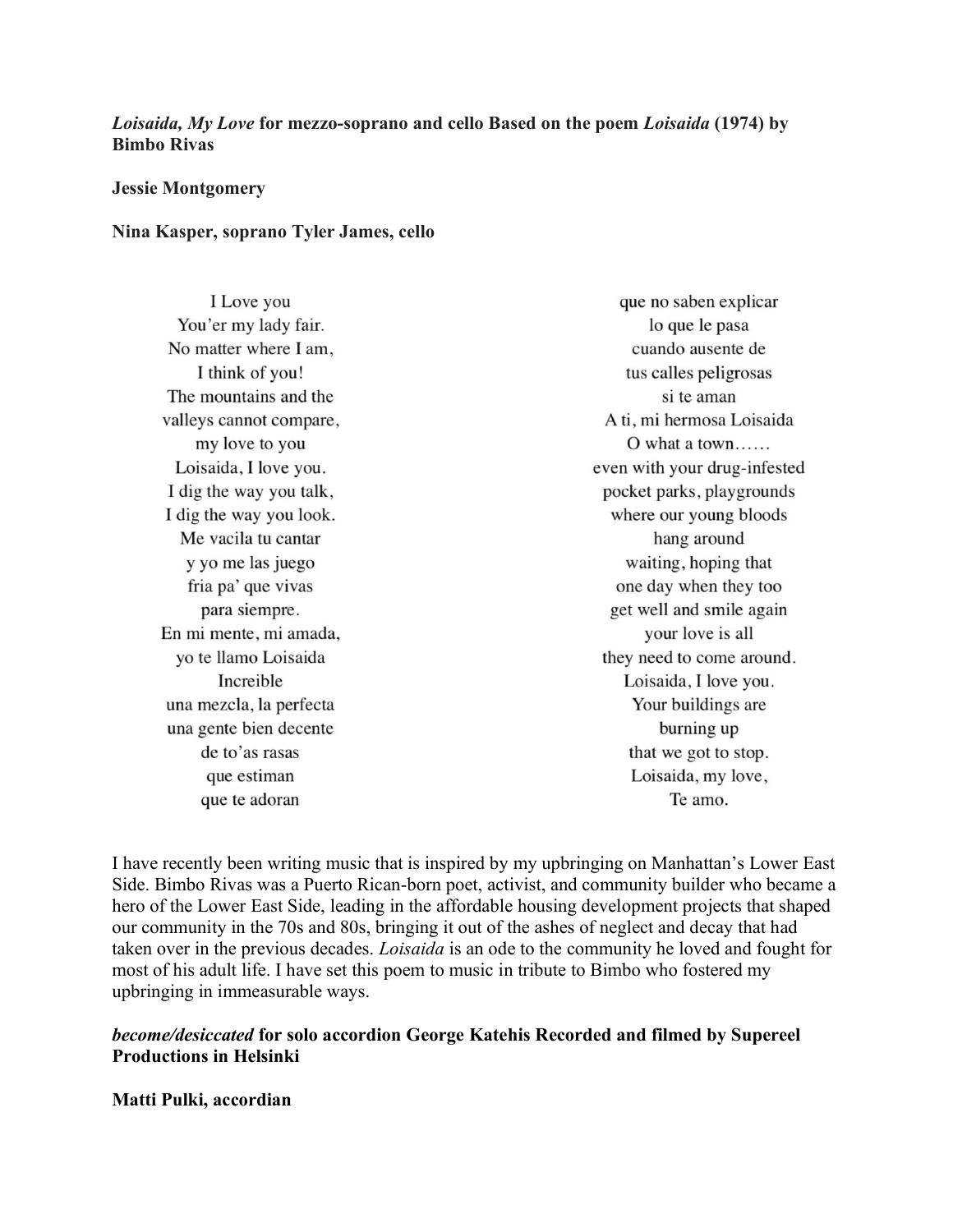Motivated by and designed around events/phenomena such as the increasingly international trend of xenophobia and neofascism, the failing EU-imposed austerity measures on the Greek state that have crippled all aspects of society, the negative implications of ever-pervasive technological advancement, and my own deteriorating health as a Type 1 Diabetic, I chose to write a work that asks, as Mukherjee ponders in *The Gene*, what generates the undistorted variants of our normal selves? How do we continue to realize ourselves through illness, disability? How do societies realize themselves amidst mutilation by "medieval doctors who insist on bleeding their patients"?

## *Neutral Objects* **for String Quartet Recorded by National Sawdust**

## **JACK Quartet Christoper Otto & Austin Wulliman, violin John Pickford-Richards, viola Jay Campbell, cello**

## **Yaz Lancaster**

In times of violence, protest, and upheaval, "neutral objects" can come to stand in place of events within our collective memory as they become situated in new contexts. These objects on their own, decontextualized, represent the everyday.

In 2020, with the devastating outbreak of Covid-19 and the largest protest movement in American history, both exacerbated by government neglect and white supremacy, there became specific associations with rolls of toilet paper come March, jugs of milk across the country in June, books of stamps and blue mailboxes in August, medical masks all year. I've been squinting from afar at any red baseball cap for the past five years.

With the US presidential inauguration this January, the imperialist empire was exchanged from one white man with blood on his hands to another, and "fundamentally nothing will change" (as stated by our new POTUS)--not if the same racist, oppressive structures remain in tact. Even if there are more black, brown, and non-male imperialists and cops in power.

In this piece. I am interested in taking small, simple sounds ("neutral") and finding ways to "charge," or "de-neutralize" them, and juxtaposing the original sounds with these changes. I was inspired by weather/climate processes and the multimedia documentary work concerning the Lebanese Civil Wars by Walid Ra'ad (وليد رعد) and The Atlas Group; and thank National Sawdust and JACK Quartet for the commissioning and workshopping of this quartet.

### **Biographies:**

**Amanda Berlind** is an interdisciplinary composer and artist [and human] practicing largely in the mediums of sound and video. She has a racoon-like presence, and resides in the rainy and green Portland, Oregon.

Berlind most often create audiovisual sound art pieces (time-based installation works) alongside visual projection or video art. She frequently incorporates aspects of humor, absurdity and joyfulness into her work. She strives to create complex hyperrealities and little universes full of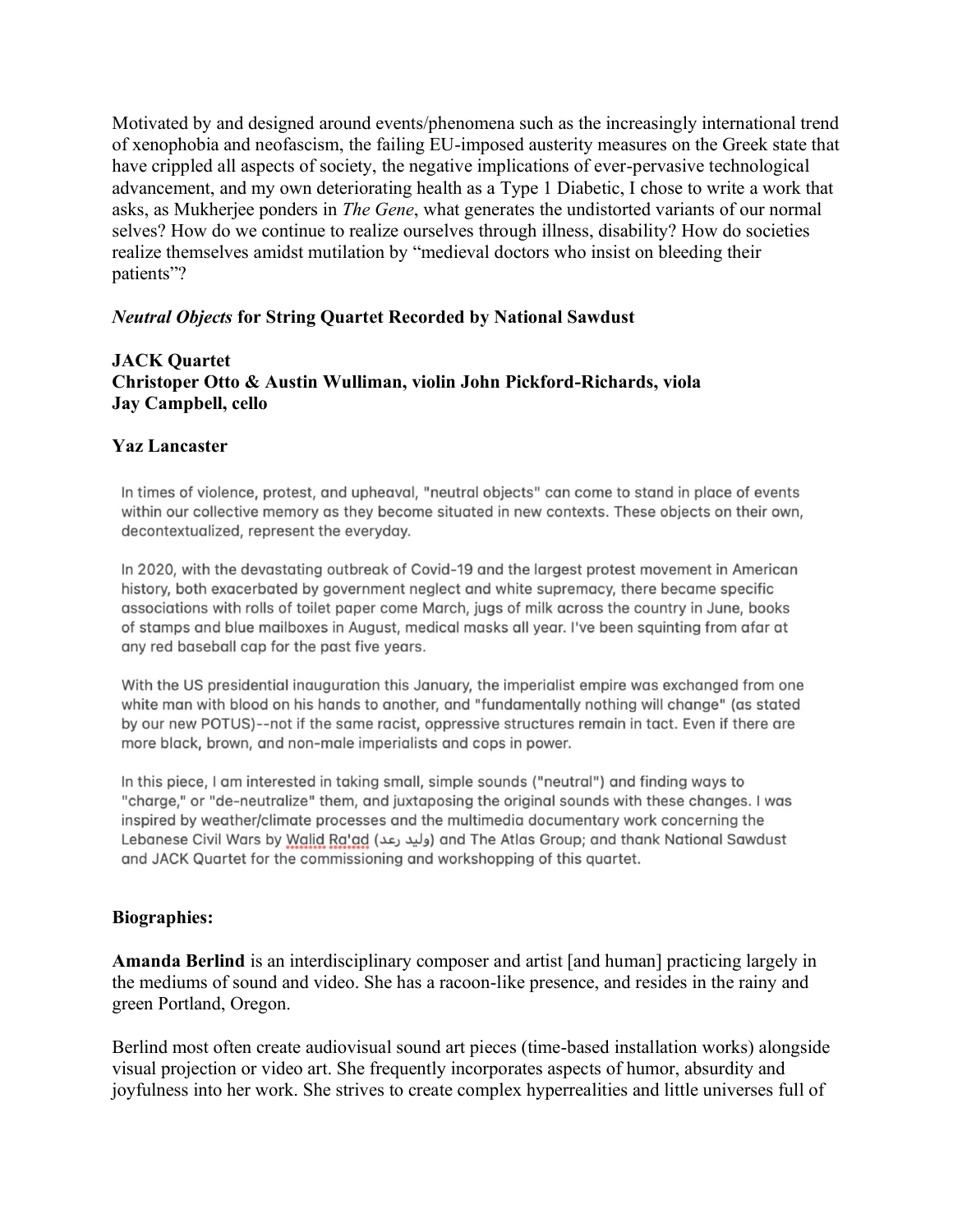shapes and characters; she is most interested in making worlds and spaces. With minimalist techniques and the use of manipulated found sound and field recordings, she focuses on the creation of three-dimensional sound worlds (accessed via spatialized audio installation) accompanied by projected visuals of various experimental mediums, that may all act as ludicrous microcosms to help us better understand our ridiculous environment. It has been said that some of her music is rather full of joy.

Berlind has recently released an audiovisual solo album, Green Cone, with the Iowa-based label Curious Music, and is currently recording work for an upcoming EP, alongside some pending commission work. She's also recently completed commissions for the Bang on a Can All-Stars (for the People's Commissioning Fund concert), and for composer-performers Yaz Lancaster and Andrew Noseworthy, which premiered at the music gallery in Toronto this past January. She works part time as a contributor and grant-writer for the experimental sound art publication Soap Ear.

**Ethan Barretto** is a visual artist and animator whose work consists primarily of drawing, sculpture and video. His art reflects an interest in the visual evidence of erosion and decomposition, and to represent this, he has created a truly original and organic approach to the stop motion process. Barretto uses hand-cut stencils and modeling clay to replicate the effects of biological growth and decay, to various gradations of severity and playfulness. In his work with Amanda Berlind, Ethan produces clay imagery that Berlind edits into her video art.

**Jessie Montgomery** is a violinist, composer and music educator from New York City. She performs and gives workshops in the US and abroad and her compositions are being performed by orchestras and chamber groups throughout the country.

Jessie was born and raised in Manhattan's Lower East Side in the 1980s during a time when the neighborhood was at a major turning point in its history. Artists gravitated there and it was a hotbed of cultural activity and community development. Her parents (father a musician, her mother, an actress) were engaged in the activities of the neighborhood and regularly brought Jessie to rallies, performances and parties where neighbors, activists and artists gathered to celebrate and support the movements of the time. It is from this unique experience that Jessie has created a life in which performance, creativity, education and advocacy merge.

Jessie began her violin studies, at the Third Street Music School Settlement, one of the oldest community organizations in the country. Upon graduating with her Bachelor's degree from the Juilliard School in Violin Performance in 2003, she joined forces with Community MusicWorks in Providence, Rhode Island, a nationally recognized leader in community development and music education. With this appointment came her first experience as a professional chamber musician as a member of the Providence String Quartet. She continued her chamber music endeavors as a founding member of PUBLIQuartet, a string quartet made up of composers and arrangers, featuring their own music as well as that of emerging and established contemporary composers. Since 2012 she has held post as a member of the highly acclaimed Catalyst Quartet, raved by the New York Times as "invariably energetic and finely burnished... performing with earthly vigor", touring regularly in the United States and abroad. Most recently she has become a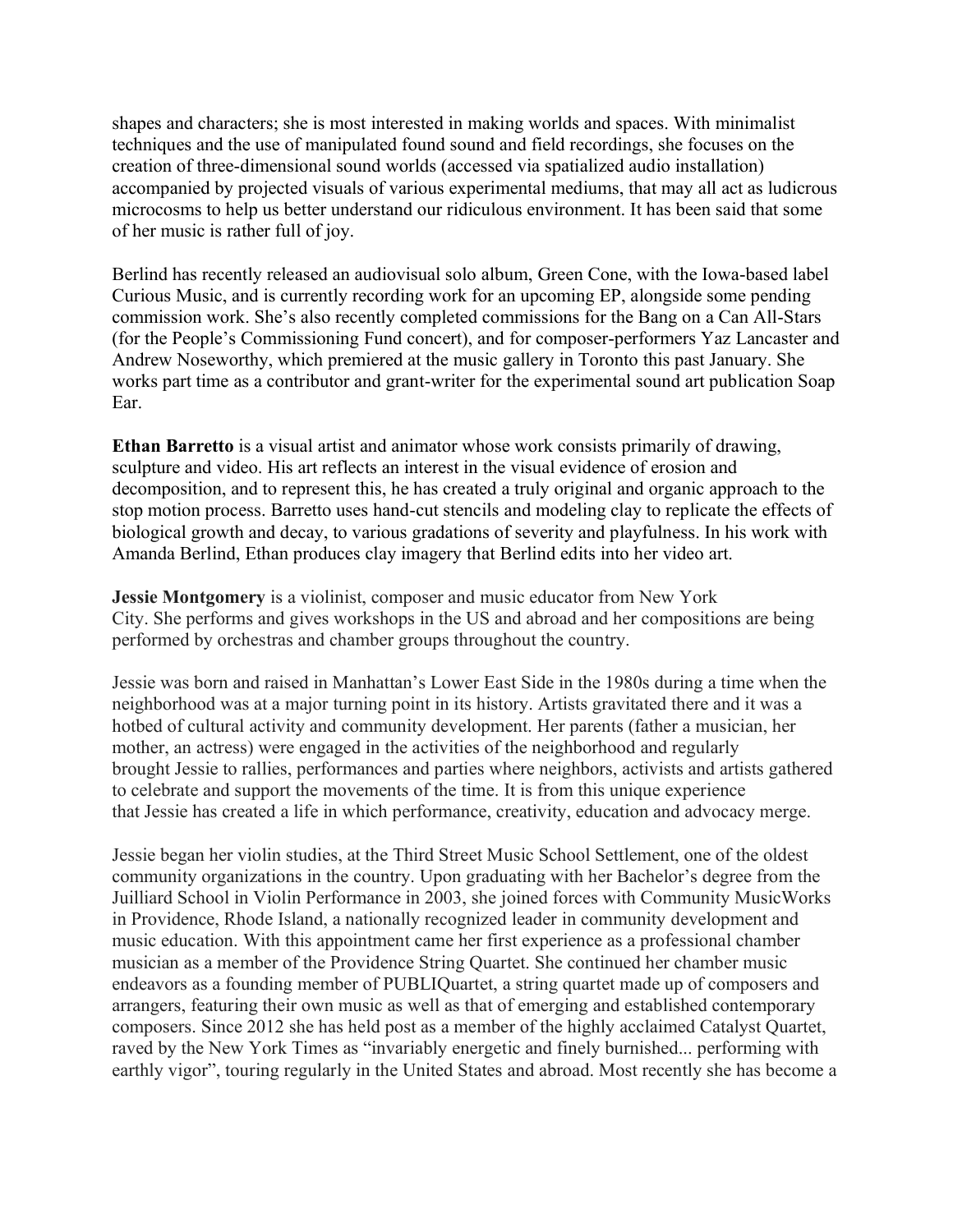collaborator with Yo-Yo Ma's Silkroad Ensemble and will tour with them in the upcoming 2018- 19 season.

Since 1999, Jessie has been affiliated with The Sphinx Organization, which supports the accomplishments of young African-American and Latino string players. As a member of the Sphinx network she has played numerous roles within the organization, as a teacher, juror, orchestra member and concertmaster, panelist and ambassador, as well as being a two-time laureate in their annual competition. Jessie was also Composer-in-Residence with the Sphinx Virtuosi, a conductor-less string orchestra which toured her music for 3 seasons. The tours resulted in radio broadcasts on Performance Today, WFMT in Chicago, Q2 and others, and a review in the Washington Post calling her music "Turbulent, wildly colorful and exploding with life." In 2014, Jessie was awarded Sphinx's generous MPower grant to assist in the recording of her acclaimed debut album, Strum: Music for Strings (October, 2015, Azica Records). The Whole Note states that the album displays "a remarkable self-assurance and confidence together with a striking musical inventiveness and imagination"; and Second Inversion, Seattle's alternative classical radio station, remarks that "The album combines classical chamber music with elements of folk music, spirituals, improvisation, poetry and politics, crafting a unique and insightful new-music perspective on the cross-cultural intersections of American history."

In 2012, Jessie completed her graduate degree in Composition for Film and Multimedia at New York University, at which point composing became a true focus on her path. Opportunities came about to partner with the American Composers Orchestra, the Sphinx Organization and chamber groups throughout New York City. Other commissions began to

emerge from the Albany Symphony, the Joyce Foundation, Orpheus Chamber Orchestra, and the Young People's Chorus of NY.

In fall 2018, Jessie will be an incoming Virginia B.Toulmin Fellow at the Centre for Ballet and the Arts, where she will complete work on a new ballet for Dance Theater of Harlem and the Virginia Arts Festival, in collaboration with choreographer Claudia Schreier. Other upcoming highlights include premieres of new work for soprano Julia Bullock, The Muir Quartet and performances by the Saint Paul Chamber Orchestra.

Teachers and mentors include Sally Thomas, Ann Setzer, Alice Kanack, Joan Tower, Derek Bermel, Mark Suozzo, Ira Newborn and Laura Kaminsky.

Latin-American vocalist, cellist, pianist, and pedagogue **Andreina "Nina" Kasper** began her music education under her mother, Maria Antonieta Salas, at the age of twelve. She attended New World School of the Arts where she studied cello under Aaron Merrit. Miss Kasper also took chamber music classes and orchestral studies at Florida International University where she studied cello with Javier Arias and played under Carlos Riazuelo. She has attended the prestigious International Music Festival in Philadelphia (2010) where she studied under Kimberly Fischer and Udi Bar David and played principal cello in the festival orchestra. In 2013, she began studying privately with David Cole (Lynn University) and in 2015, with Jason Calloway (FIU). She was a guest cellist in 2009 at the High School for the Performing and Visual Arts in Houston, TX and received coachings from Ivo Jan van der Werff at Rice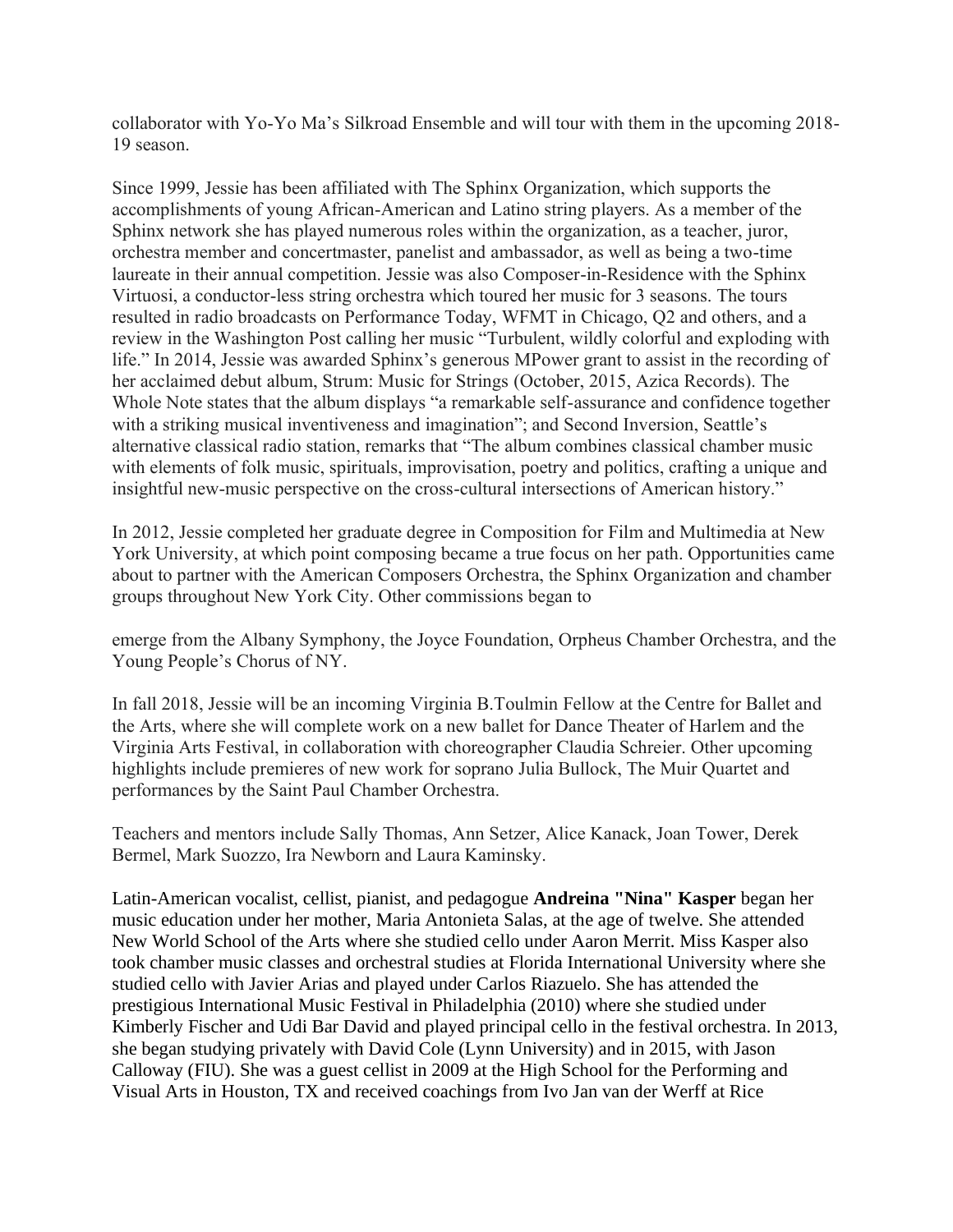University. While in Houston, she was also invited to play cello and perform the National Anthem at the Venezuelan Embassy. In 2016, she participated in a series of master classes dictated at Florida International University where she worked with renowned violinist Laura Bossert.

Cellist **Tyler James** got his musical start attending the Virginia Governor's School for the Arts while working on his private teacher's farm to pay for lessons. Tyler toured as principal cellist of the 2018 National Revival Tour of *Miss Saigon*. He has performed chamber music with the likes of Peter Zazofsky, Andrés Càrdenes, and Karen Dreyfus. He has performed in Carnegie Hall, Radio City Music Hall, the Kimmel Center, and the Boston Opera House. Recently, Tyler was featured in the Boston Globe for his performance of the Brahms B-Flat Sextet in Nicolas Sterner's C*ourtyard Concert* Series and made his 92nd Street Y debut performing Dinah Pruzhansky's Piano Trio *Sound of the Land* on her faculty recital. Tyler is currently pursuing his Master's Degree with Dr. Terry King, protegé of the legendary Gregor Piatigorsky, at the Longy School of Music Of Bard College as an Amy and Joshua Boger Scholar.

**George Katehis** is a Greek-American composer who specializes in high-density and complex works for small chamber ensembles and solo performers/bodies. His scholarly and compositional interests include early music, contemporary performance practice, polyphony and complexity, the semiotics of music, and archival work relating rare and apocryphal 20th century and contemporary scores and texts. More recently, his research has expanded to the Byzantine music tradition and mechanical instruments such as barrel pianos and typewriters. Currently, he is an instructor for undergraduate and graduate courses at New Jersey City University's (NJCU) Department of Music, Dance, and Theatre. Upcoming projects include works for harpsichordist Wesley Shen (2021), Longleash with meta.ξ (2021), and pianists Jana Luksts, Magdalena Falçes, and Yu-ting Huang (2021), among others.

Born in Manhattan in 1991, George Katehis received his B.A. in composition from the Setnor School of Music at Syracuse University (SU) magna cum laude, where he studied with Nicolas Scherzinger; and his M.M. in composition from the Manhattan School of Music (MSM) with Reiko Füting. He is currently pursuing a Ph.D. at the CUNY Graduate Center, studying with Jason Eckardt and Jeff Nichols. Additionally, he is the director of the GC Composers, the student organization for presenting concerts of the composers at the Graduate Center. A recipient of the 2013 Brian Israel Prize in composition (SU) and a Manhattan School of Music Composition Scholarship (MSM); among other academic achievements, Katehis remains interested in issues of composition, pedagogy, and performance of modern and historical plucked string instruments. Katehis has studied classical guitar with Kenneth Meyer, and early plucked strings (lute, baroque guitar, and theorbo) privately. Other instructors/various lessons have included Brian Ferneyhough, Claus-Steffen Mahnkopf, Mark Andre, and Joseph Downing, among others, in composition, Michael Calvert and Charles Weaver in early plucked strings, and various instructors in Byzantine chant.

As an engraver, he has produced work for the Illinois Philharmonic Orchestra and ProMusica Chamber Orchestra, and for pianist Renate Rohlfing, Joshua Roman, Longleash, among others. Clients of film photography have included Longleash (Loretto Project), Jana Luksts (press), and Matt Siffert (press). He has studied film editing with documentary filmmaker Mariano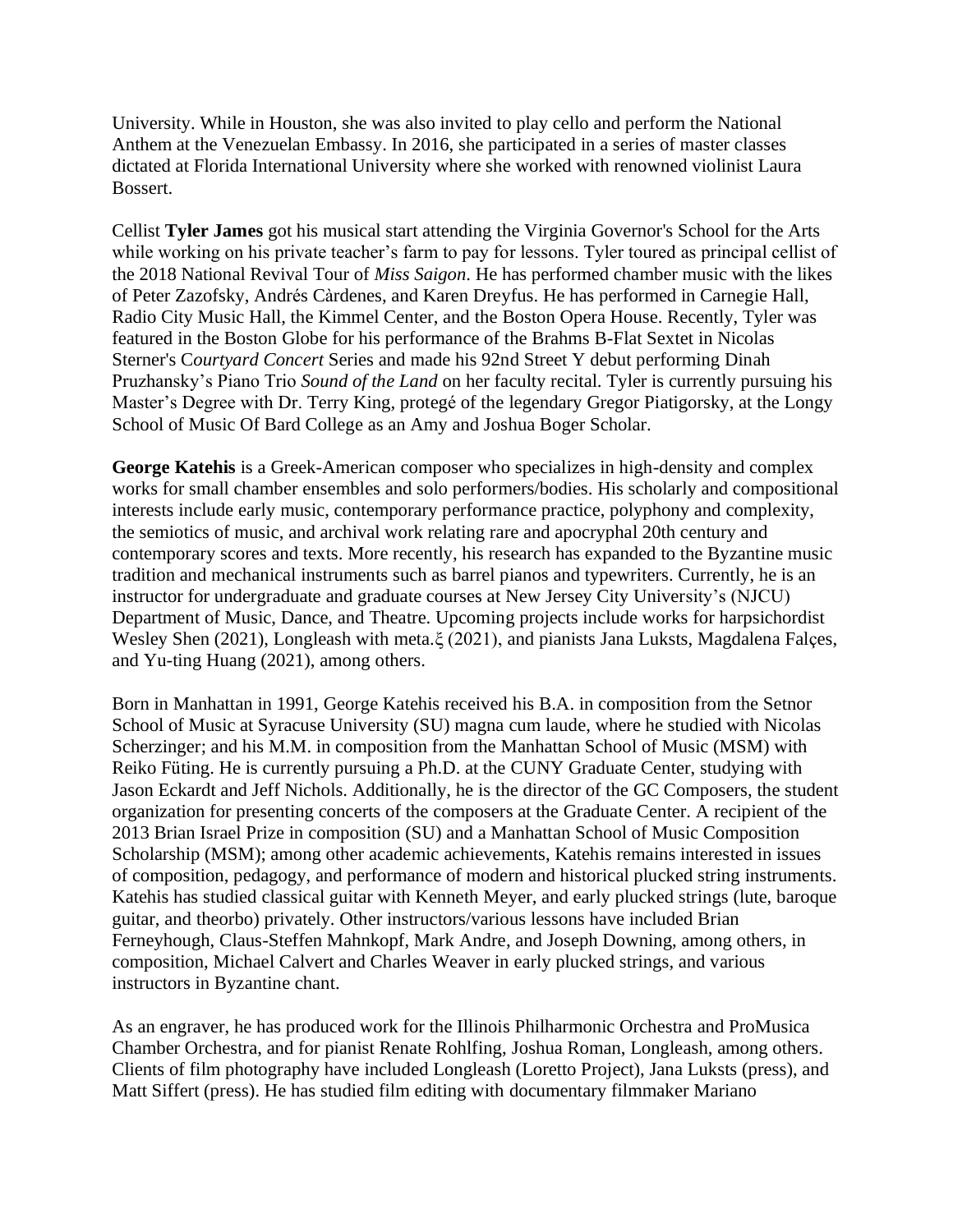Wainzstein , and has collaborated with Braund Studios (NYC/LA) and Superreel (FN) on videos of his works.

Katehis' music has been performed in North America and Europe, and exhibited in numerous workshops and masterclasses taking place in academic institutions (Dinosaur Annex, Loadbang, Friedrich Gauwerky, Loretto Project with Longleash, JACK quartet). He has received grants and prizes from the American Guild of Organists (AGO), the American Accordionists' Association (AAA), Fulbright Foundation , the Canada Arts Council, the Foundation for Contemporary Arts (FCA), and has had work featured in the Society of Composers' (SCI) annual journal of scores. In 2016-19, Katehis' work for solo piano, white as ash , and constellation (1-a), from the [Orfeas-zyklus] received performances in Toronto, CA (Walter Hall, Yorkminster Baptist Church), the Musiikin Aika "Time of Music" festival, Vitasaari, FN, the 2016 Darmstadt IMD Ferienkurse, Sound Symposium Festival, Newfoundland, CA, Thessaloniki, GR, Spectrum,

and Benzaquen Hall (NYC), all by pianist Jana Luksts ). In 2017, he received a commission from the American Accordionists' Association (AAA) for a large-scale work for solo accordion for Finnish accordionist Matti Pulkki, and published by Edition Avantus . become/desiccated, the resulting work, was premiered in New York at Benzaquen Hall, Dimenna Center (subsequent performances in Toronto, Gallery 345, 2017, Helsinki, Camerata Hall, Musiikkitalo, 2018, Basel, Basel Music Academy, and Thessaloniki Reedblocks Accordion Festival, 2018). In the Spring of 2020, m, a work for three pianists, was premiered in Toronto (918 Bathurst).

In 2017-18, he received a Fulbright Research Grant for a proposal pertaining to aspects of Greek demotic music, 20th -21st century art composition, and folklore studies, supervised by various faculty of the University of Macedonia and Aristotle University in Thessaloniki, Greece. As a byproduct of this research, in response to an essentially entirely absent body of Englishlanguage literature on the topic, and what has now become an ongoing project, he is attempting some of the first English translations of seminal texts, documents, and secondary research concerning Greek demotic music. To date, he has completed translations of Essay on the Greek Demotic Music (Samuel Baud-Bovy), Demotic Song (Iordanis Kouzinopoulos), and Greek Demotic Song (Spyridakis & amp; Peristeris). Additionally, as it became clear that the funding of the grant could be put towards a more productive use, Katehis curated several concerts and workshops (piano, accordion) in conjunction with the Contemporary Music Lab at the Aristotle University , featuring the work of established, but mostly emerging and young Greek composers. Aided by Michalis Lapidakis, Dimitris Maronidis, and Zesses Seglias, the culmination of this work resulted in the premiere of 14 new compositions for piano by the composition students of the Aristotle University, presented in concert and then recorded by the generosity of the ERT 3 Radio Station and their piano.

In the Fall of 2018, Katehis founded meta.ξ (www.meta-ksi.com), a collective of Greek composers and artists acting as international curators of experimental and post-crisis Greek art, music, and design. In its first season, meta.ξ will present concerts and exhibits in NYC, Toronto, Stuttgart, Darmstadt, Athens, and Thessaloniki, working with several ensembles.

Finnish accordionist **Matti Pulkki** performs frequently with different chamber groups and as a soloist around the world. Recently he has focused on collaborating with composers on renewing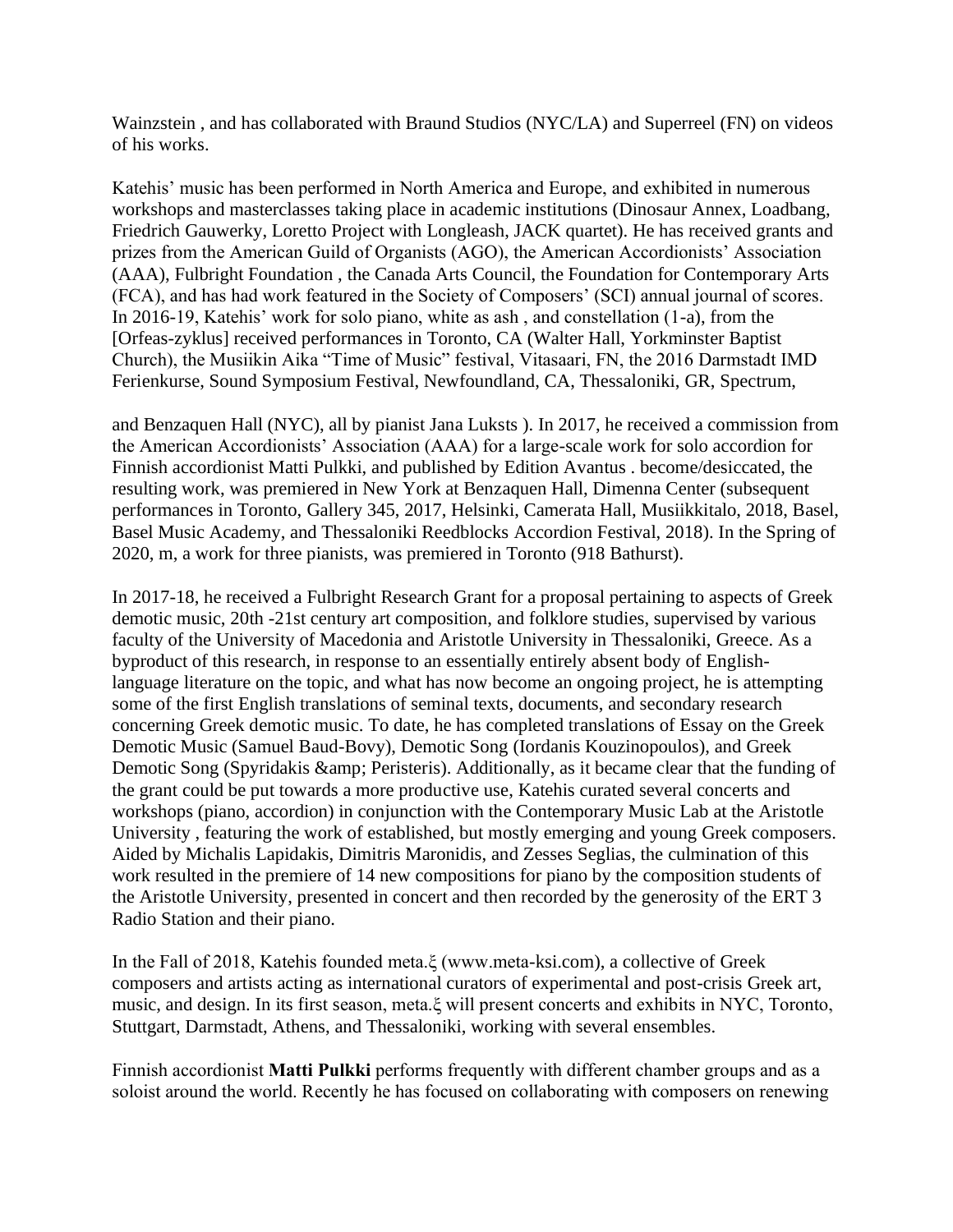the soundscape of the instrument through experimentation. Pulkki primarily concentrates on original music written for accordion, and also arranges, transcribes, and performs music from a wide range of styles and works as a creative artist and musician on diverse projects from interdisciplinary productions to music theatre and opera. Pulkki holds a Master's degree from the Sibelius Academy of the University of the Arts Helsinki and is currently pursuing his doctorate at the University of Toronto, studying with professor Joseph Macerollo

**Yaz Lancaster** (they/them) is a transdisciplinary artist most interested in relational aesthetics and the everyday; fragments and collage; and anti-oppressive, liberatory politics. They perform as a violinist, vocalist, and steel pannist in a wide variety of settings; and they present work in many different mediums and collaborative projects. Yaz has had the privilege and opportunity to work with artists such as Leilehua Lanzilotti, Wadada Leo Smith, Andy Akiho, Rohan Chander, JACK Quartet, Skiffle Steel Orchestra, and Contemporaneous; and they're currently developing a new pop/post-genre duo project with guitarist-producer and composer Andrew Noseworthy, and new music for Copland House. Yaz is currently a mentor/council member at Luna Composition Lab, a contributing writer for I Care If You Listen, and the arts editor for Peach Mag. They hold degrees in violin and poetry from New York University; and they love chess, horror movies, and bubble tea.

Hailed by *The New York Times* as "our leading new-music foursome", the **JACK Quartet** is one of the most acclaimed, renowned, and respected groups performing today. JACK has maintained an unwavering commitment to their mission of performing and commissioning new works, giving voice to underheard composers, and cultivating an ever-greater sense of openness toward contemporary classical music. Over the past season, they have been selected as Musical America's 2018 "Ensemble of the Year", named to WQXR's "19 for 19 Artists to Watch", and awarded an Avery Fisher Career Grant.

**Paige Burke: You are the Artist,** *an interactive virtual concert experience*

You Are The Artist

*an interactive virtual concert experience* featuring the works of Longy composer, Paige Burke as part of ID539: The Power of Art for You and Your Community

*Lux Aeterna* (2020)

Juliet (Ye) Liang, soprano Yuhan Liu, mezzo-soprano

*where the wild things are* (2020)

Lorenzo Macuja, clarinet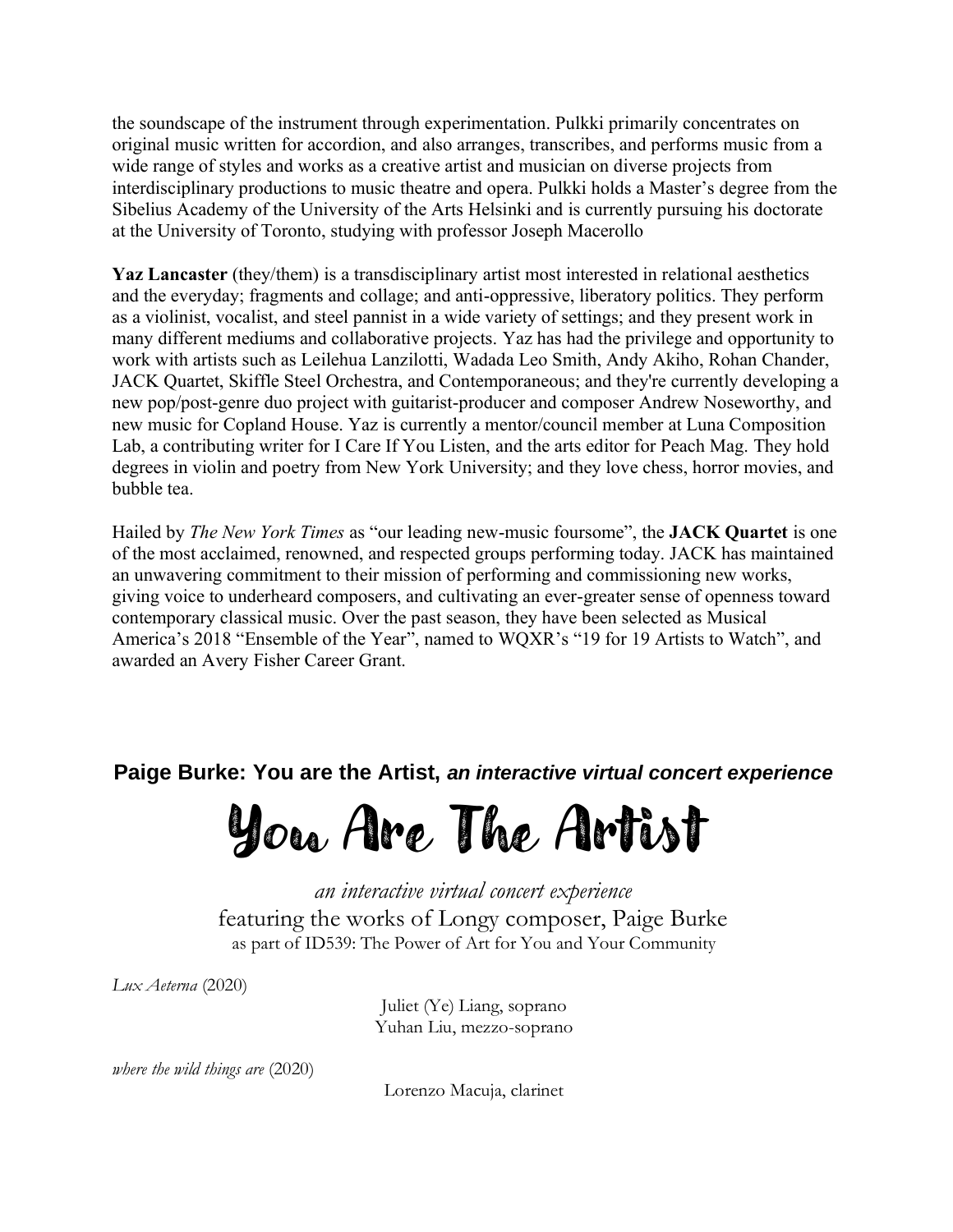Jinnan Zhao and Xin Li, pianos

## FROM THE COMPOSER, ABOUT YOU ARE THE ARTIST:

As a composer and musician, I have always been drawn to the connections between the visual and the aural—the concepts of "the color of sound," and of synesthesia has always fascinated me. How does the brain make these connections between these two different stimuli? What makes this sound "purple," and what about this particular piece of music reminds the listener of a quiet beach at sunset? Most importantly, how does the listener's perspective of the piece differ from the composer's, or the performer's?

In designing the concept for *You Are The Artist*, which I hope to expand into a concert series going forward, I wanted to create a space for listeners to interact with the music in their own way just as much as I wanted to perform my own empirical research on the connections between visual and aural stimuli. Furthermore, as a music educator, one of my main goals is for my audience—whether they are my students in a classroom or listeners in a concert hall—have meaningful interactions with music that are accessible to everybody. Regardless of where you are, or what materials you have access to, you are encouraged to craft and submit your own responses to the music you hear on this program—this is a composer-artist collaboration where *you* are the artist.

## PROGRAM NOTES:

*Lux Aeterna* was composed in memory of my beloved grandmother, who passed away last year after a years-long battle with dementia. The text, taken from the Latin Requiem mass, is a prayer for eternal rest:

| Lux aeterna luceat eis, Domine,    | Let perpetual light shine upon them, O Lord, |
|------------------------------------|----------------------------------------------|
| cum sanctis tuis in aeternum,      | with your saints for ever,                   |
| quia pius es.                      | for you are merciful.                        |
| Requiem aeternam dona eis, Domine, | Grant them eternal rest, O Lord,             |
| et lux perpetua luceat eis.        | and let perpetual light shine upon them.     |

The music aims to create a feeling of *liminality*, or existing at the threshold between one thing and another. This threshold represents the transition between the physical and spiritual realms, or between vague memories and reality.

Drawing on influences from Renaissance polyphony, the two voices are in a constant push and pull against one another, finding relative peace in dissonance. Each resolution gives rise to further harmonic and rhythmic tension, reinforcing this idea of liminality.

\*\*\*\*\*\*\*\*\*\*\*\*\*\*\*\*\*\*\*\*\*\*\*\*\*\*\*\*\*\*\*\*

*where the wild things are,* for solo B-flat clarinet, was the first piece I completed as a student at the Longy School of Music, and one of my first forays into non-traditional compositional techniques—looking back, for me it represents my breaking free from what I thought was my "compositional style" at the time into an ongoing process of self-discovery.

Based on my very first assignment from my composition professor, which was to compose a three-measure melodic theme, soon enough this three-measure melody spiraled off into a nearly four-minute rhapsody. I drew on influences from jazz, blues, and also from my days as a music education major, dealing with beginner band students learning to make sound through their instruments. Beginning with a series of overblown, under-blown, and (purposely) sloppy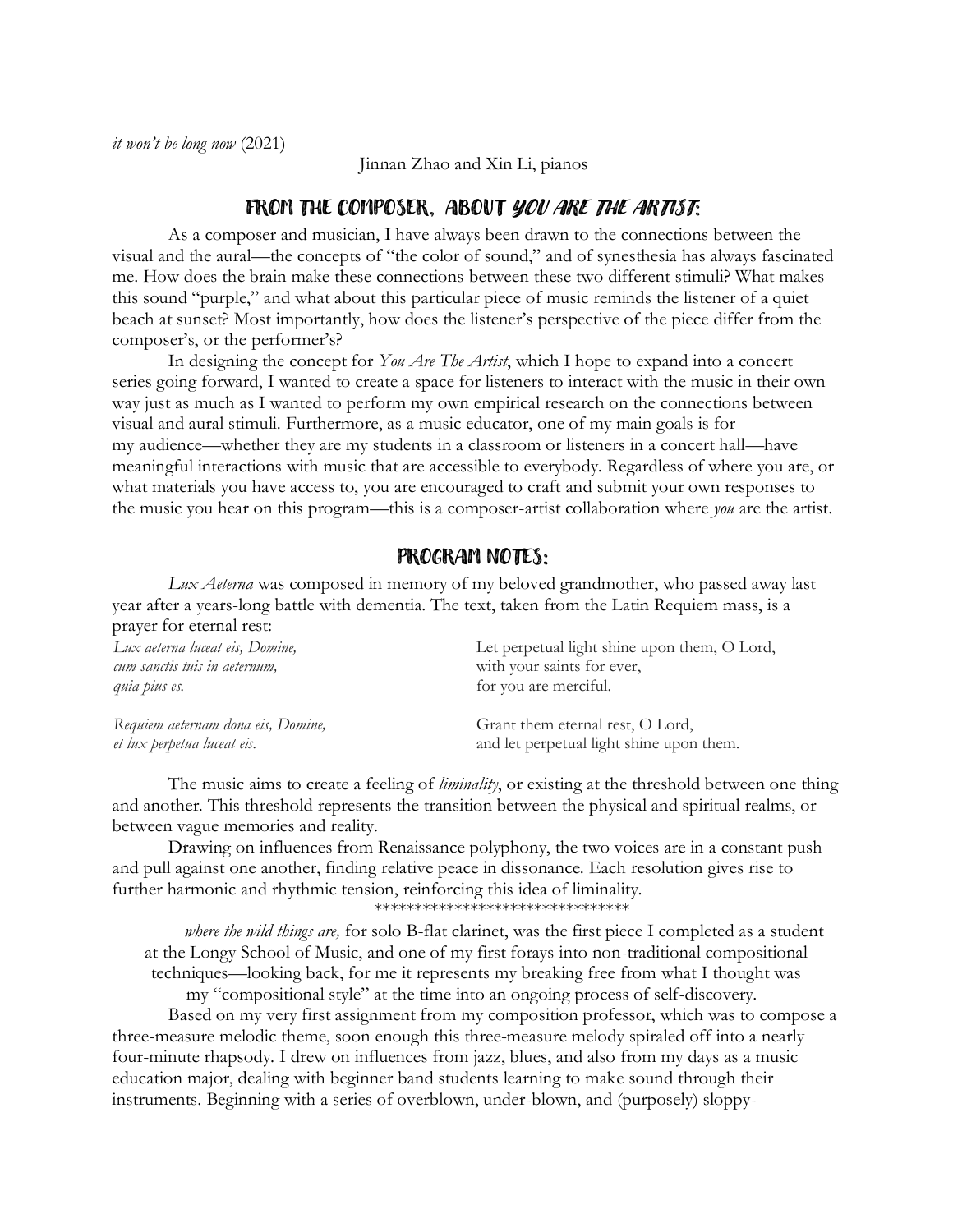sounding notes and descending glissandi, the piece blusters into the main theme before developing into something more fanciful—an adventure into uncharted territory, where all the wild things are.

In this way, *where the wild things are* was my introduction to writing for a solo instrument, as well as a trial-by-fire in extended techniques, melodic fragmentation, atonality, and experimenting with timbre. All this is just to say, this was one of the first full-length pieces I had ever written that wasn't a pretty, lyrical choral piece about Jesus.

#### \*\*\*\*\*\*\*\*\*\*\*\*\*\*\*\*\*\*\*\*\*\*\*\*\*\*\*\*\*\*\*\*

"I am not your rolling wheels...I am the highway." -Chris Cornell

Coming back to the theme of liminal spaces, I originally intended for *it won't be long now*, written for piano duo, to convey a more subdued but haunting sense of anticipation. While composing the piece, however, I found myself listening to a fair amount of '90s alternative rock and metal, and wanting to channel this energy into the pieces that I was working on at the time. (The other solo piano piece that I finished soon afterwards, titled *between sacred silence and sleep*, quotes the main riff in System of a Down's song *Toxicity*.) I scrapped the original idea I had for the piece, instead channeling this louder, in-your-face, but still emotionally vulnerable, energy into the piece that would remain titled *it won't be long now*.

The dual piano parts begin the piece with spacious block chords, trading voices before easing into tight, syncopated rhythms, all while constantly gaining momentum. While the second piano part barrels along with low, open chords, the first piano part provides rhythmic and harmonic dissonance. This dissonance provides a sense of agitation and apprehension, contributing to this liminal state—you are on a highway headed somewhere unknown.

## **Wednesday, April 28, 7pm EDT Patrick Wu: NOCTURNAL An evening of Modern Nocturnes by Hsiu-Ping (Patrick) Wu**

Taiwanese-Canadian violinist-composer Hsiu-Ping (Patrick) Wu is constantly on the search for musical language on different sides of the spectrum. Like his multifaceted identity, Wu's music ranges from the style of neo-romanticism to avant-garde soundscapes, fusing theatrical elements and improvisational techniques. For this concert, Wu wanted to explore the concept of "Modern Nocturnes" through the different soundscapes and its evolution from Romantic sounds to the New Romantics.

The concert will begin with Kaija Saariaho's Nocturne for Solo Violin, and then respond with two of Wu's own compositions to depict the Modern night.

- Kaija Saariaho: Nocturne for Solo Violin (1994), Hsiu-Ping (Patrick) Wu, violin.

Nocturne was written in early 1994 and dedicated to the memory of the Polish composer, Witold Lutoslawski. The piece is an exploration of early ideas for Kaija Saariaho's violin concerto, Graal Théâtre, The first performance of Nocturne was by John Storgårds on 16 February 1994 in Helsinki. Nocturne lasts around 6'.

- Hsiu-Ping (Patrick) Wu: "Nocturnal" for Viola and Cello (2020), Yuek Sze (Zoe) Chau, viola/ Chou-Li (Mia) Tsai, cello

From the historical point of view, Nocturnes are often depicted as a composition inspired by the night with romantic and dreamy characteristics. In Nocturnal, Wu describes his view of the night in his own romantic way. As in the horror genre, the night is dark and unpredictable. In this piece, the composer chose the combination of strings in the lower register; and creates a haunting soundscape by using different extended techniques on the viola and cello.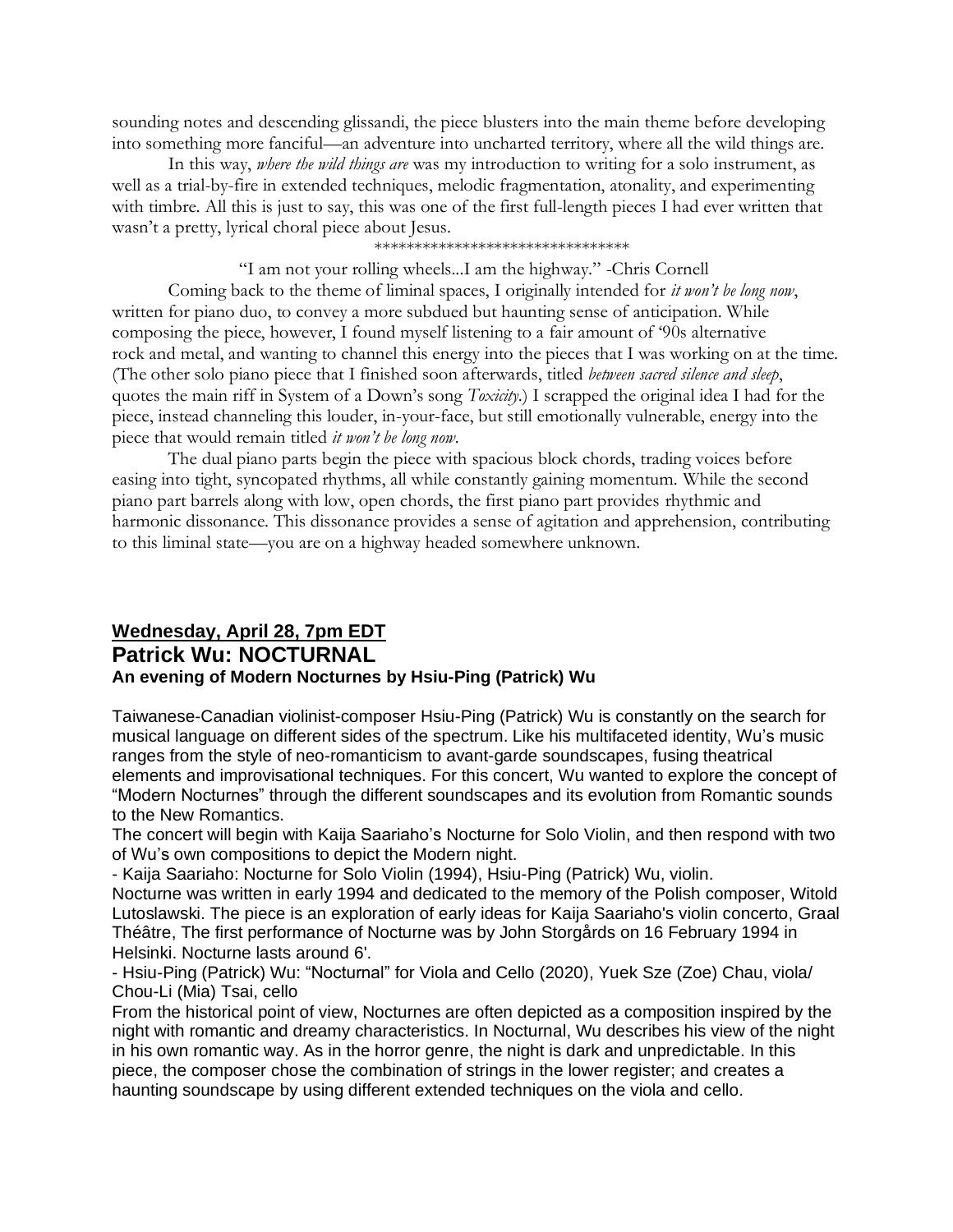- Hsiu-Ping (Patrick) Wu: "NOIR"- Cadenza for Solo Flute (2021) Eva Skanse, flute "With the lights out, it's less dangerous"---- Kurt Cobain, 1991

Since the COVID-19 pandemic, Wu has been heavily influenced by the concept of "Nocturne," its romanticism, its unpredictability, and the beautiful chaos that comes with it. In NOIR, the cadenza for solo flute not only showcases the virtuosity of the flute, but also the sounds and textures one can achieve given a certain musical parameter

# **Sara Insuasty: Pasillo "The air and the dance of freedom"**

Tonight, I want to present the Colombian folk music and the art of the Colombian painter Francisco Cano. I want to show you some paintings of him, since in his paintings they are recognized for painting the cultural identity of Colombia. while the paintings are being exhibited through a video, we will be playing a duet with my fellow musician Mattehew Griffith a Pasillo. Pasillo refers to Colombian folk music, and It means "the air and the dance of freedom", It is the encounter between two rhythms and dances of opposite origin, the pasillo (a slow and calm melody derived from the indigenous inhabitants of the area, and the European waltz. The Pasillo that we will be playing is called Dilo otra vez which means Tell me again in Spanish, it was composed by a Colombian cellist Santiago Bernal.

I will present the list with the name of the paintings by the artist Francisco Cano that will appear in the video according to the order, with English translation next to the name.

 *Horizontes (Horizons) La niña de las Rosas (The girl with the roses) Bodegon con Violín (Bodegon with violin) la costurera (seamstresses) 5. Carolina Cárdenas confidencias (Confidencies) Flores (Flowers) Retrato del niño (portrait of the child) Carolina Cárdenas La voluptuosidad del mar 8 the voluptuousness of the sea) paisaje (Landscape) Estanque (Pond) abril (April)*

I hope you enjoy!

# **Bahar Soyoz: a scene from the past**

### The artwork by Anna Fubini

Textile #1 screen print on cotton, cotton yarn twisted with copper wire.

Textile #2 silk, polyester appliques: silk screening on cotton, cotton yarn twisted.

For my artwork, I was Inspired by time periods of this collection of music and the way that the *styles of music changed overtime along with the instruments they were played on. Exploring this theme of time, I created two wall hangings which became the backdrop for the musical performance. Each piece was similar in pattern, a mix of motifs synonymous for both death and*